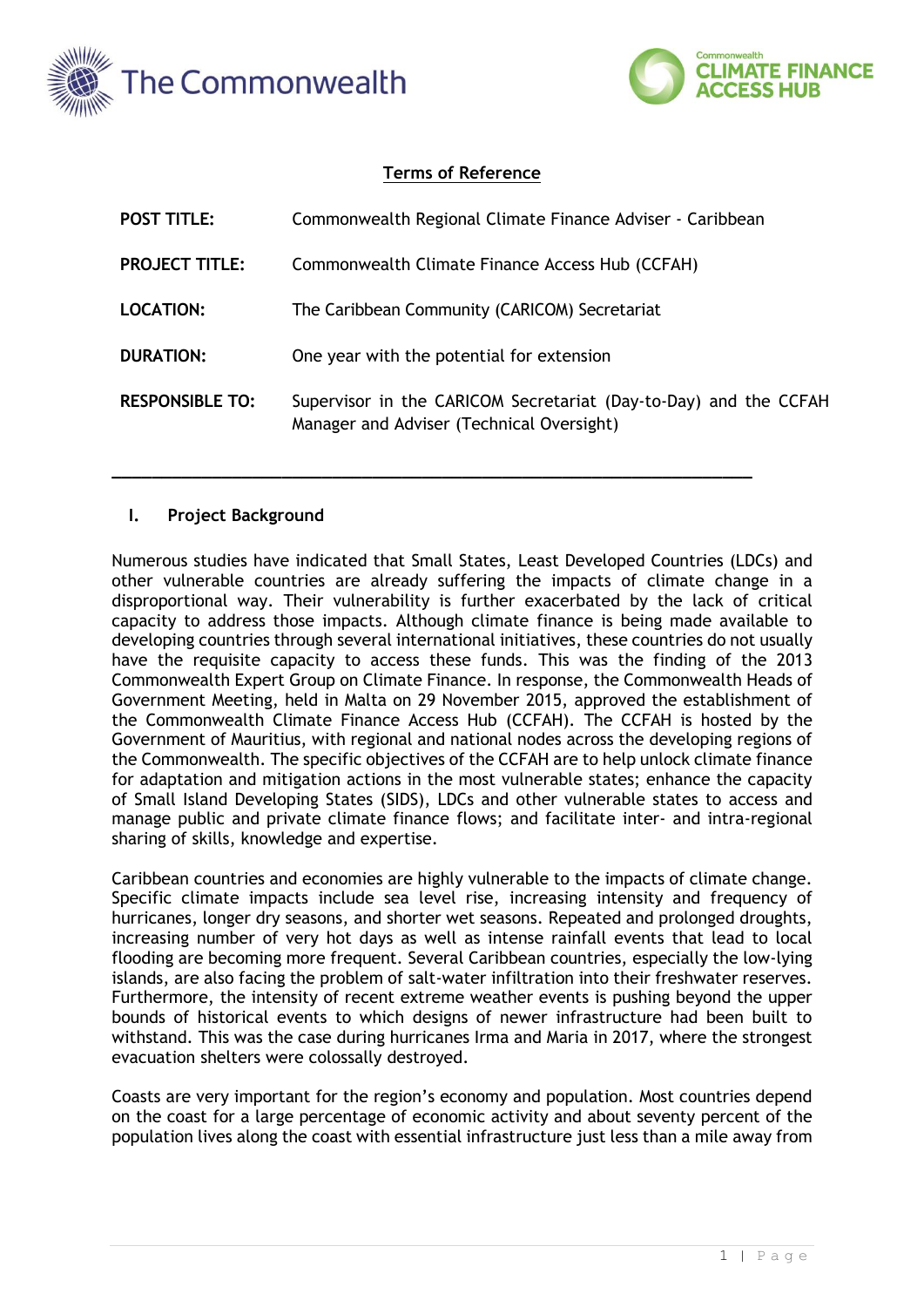$it<sup>1</sup>$ . In the Caribbean ports are the economic heart of a country, and are usually the capital and the centre of commerce. Furthermore, the main industries and sectors on which the Caribbean economies are built on include tourism and agriculture and these are quite sensitive to a changing climate. Therefore, climate change is expected to lead to changes in the economy, environment and the distribution of the overall population of the Caribbean.

In light of these adverse impacts and high vulnerability to climate-related risks and hazards, concerted action is being undertaken by the countries in the region to enhance their climate resilience and adapt to the increasing impacts of climate change. Similarly, mitigation interventions are also being embarked upon. This inevitably calls for the mobilisation of adequate climate finance resource flows. Limited technical capacity, a low presence of international funding agencies, and the categorisation of many countries in the region as middle income are key contributing factors for limiting ease of access to climate finance sources and funds for climate action.

Nevertheless, actors such as the Caribbean Development Bank, the Caribbean Community Climate Change Centre (CCCCC) amongst others, are working to improve access to climate finance and spur on climate change adaptation and mitigation initiatives in the region. Most SIDs have a large portion of their approved climate finance from multilateral climate funds, with the approved mitigation finance almost similar for approved adaptation finance in the Caribbean. As at early 2021, the Caribbean had around 37 percent of approved climate finance for SIDs from multilateral funds totalling around USD 785 million<sup>2</sup>.

With CCFAH's strong footprint in the region, having deployed advisers thus far in five member countries, and supporting the mobilisation of approximately US\$37.2 million of climate finance in four Caribbean member countries (Antigua and Barbuda, Barbados, Jamaica and St. Lucia) as of March 2021, this Commonwealth-CARICOM partnership is an ideal platform to further scale-up such delivery of technical assistance towards enhancing climate finance access in the region.

# **II. Duties and Responsibilities**

The Commonwealth Regional Climate Finance Adviser (CRCFA) for the Caribbean region will be positioned in the CARICOM Secretariat and will work on regional climate finance issues including the provision of support to the Commonwealth National Climate Finance Advisers (CNCFAs) in the region, facilitate knowledge sharing within and across regions, as well as promote the CCFAH and its work in the Caribbean.

The CRCFA must be familiar with the Caribbean context and have in-depth understanding of climate finance readiness, accreditation, proposal development and capacity building aspects. Furthermore, through his/her knowledge and expertise of the three Rio Conventions on climate change, biodiversity, and desertification the CRCFA will lead on how synergies can be made across these for maximising benefits, including enhancing access to climate finance for the region.

Amongst others, the CRCFA will assume the following main responsibilities and activities:

resources/Measuring%20the%20Blue%20Economy.pdf

<sup>1</sup> Measuring the Blue Economy: The System of National Accounts and use of Blue Economy Satellite Accounts (2019), Caribbean Development Bank. https://www.caribank.org/sites/default/files/publication-

<sup>2</sup> Climate Finance Regional Briefing: Small Island Developing States (2021), Heinrich Boll Stiftung, Washington DC. https://us.boell.org/sites/default/files/2021-03/CFF12%20-%20ENG%202020%20-%20Digital.pdf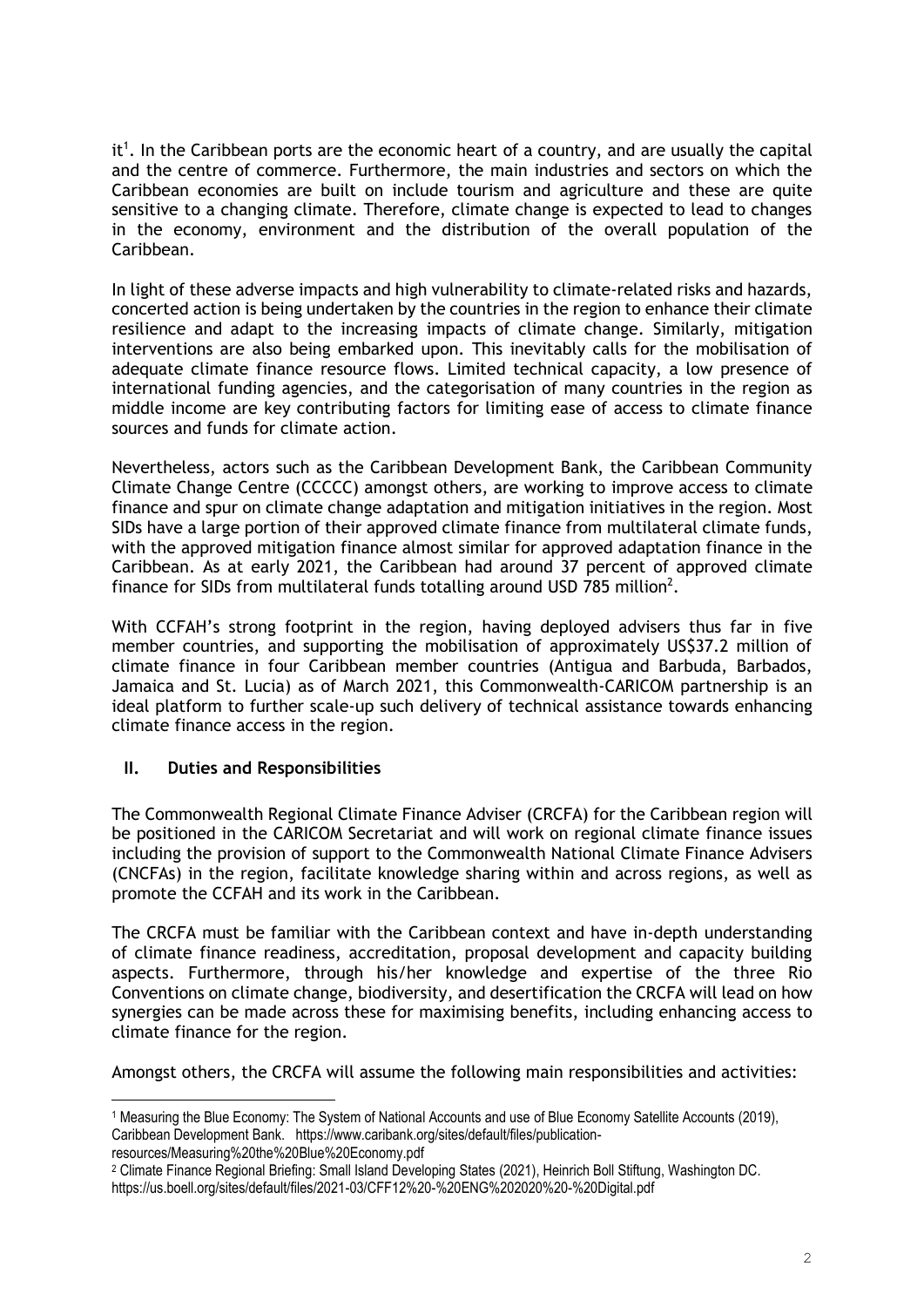# **1. Climate Finance Capacity Building & Project/Programme Development Support**

- Support Commonwealth member countries and regional institutions in coordination with the CARICOM Secretariat to build human and institutional capacities, support the establishment of partnerships, project preparation and mobilising climate finance in line with the CCFAH mandate.
- Support eligible Caribbean regional institutions in expediting their applications for accreditation to relevant climate finance sources such as the Green Climate Fund (GCF).
- Assist in preparing, finalising and accessing climate financing mechanisms/facilities for project and programme implementation in Commonwealth member countries and regional or multi-country projects which include Commonwealth member countries.
- Undertake a comprehensive assessment of regional climate finance opportunities and identify priority areas of access to climate finance at regional scale stemming out of national priorities of the member states.
- Develop and implement a plan of action for enhancing skills and expertise of staff in relevant regional organisations including the host organisation along with relevant line ministries within the region, with the aim of institutional strengthening of relevant systems and processes required for the formulation, application and submission of climate finance projects to climate focused funding agencies and other donors.
- Identify the potential sectors and coordinate the development of programme and project proposal pipelines that align with the regional priorities and investment framework as well as regulatory requirements of regional and international funding institutions such as the Green Climate Fund (GCF) and the Adaptation Fund and support their submission to such potential funders; as well as support in the identification of diverse and new funding sources including the mobilisation of private sector financing.
- Support the CCFAH Manager and Adviser in mobilising extra budgetary resources for CCFAH operations.
- Provide managerial and technical support to the Caribbean CNCFAs in specific technical aspects of their national climate action priorities and guide in preparation and implementation of regional initiatives through effective national level participation with the goal to streamlining the submission and approval of projects and programmes.
- Collaborate with national, regional, and international organisations to facilitate and leverage the capacity building activities in the region through establishing partnerships and knowledge transfer.
- Establish and/or strengthen regional institutional mechanisms for disseminating knowledge to counterparts within the region and across regions amongst relevant stakeholders.
- Contribute to, track and ensure effective mainstreaming of gender and youth considerations in the CCFAH support provided regionally and by CNCFAs across the region.

# **2. Knowledge Management**

• In line with the CCFAH knowledge management strategy promote and facilitate replication of successful projects, programmes and capacity building activities from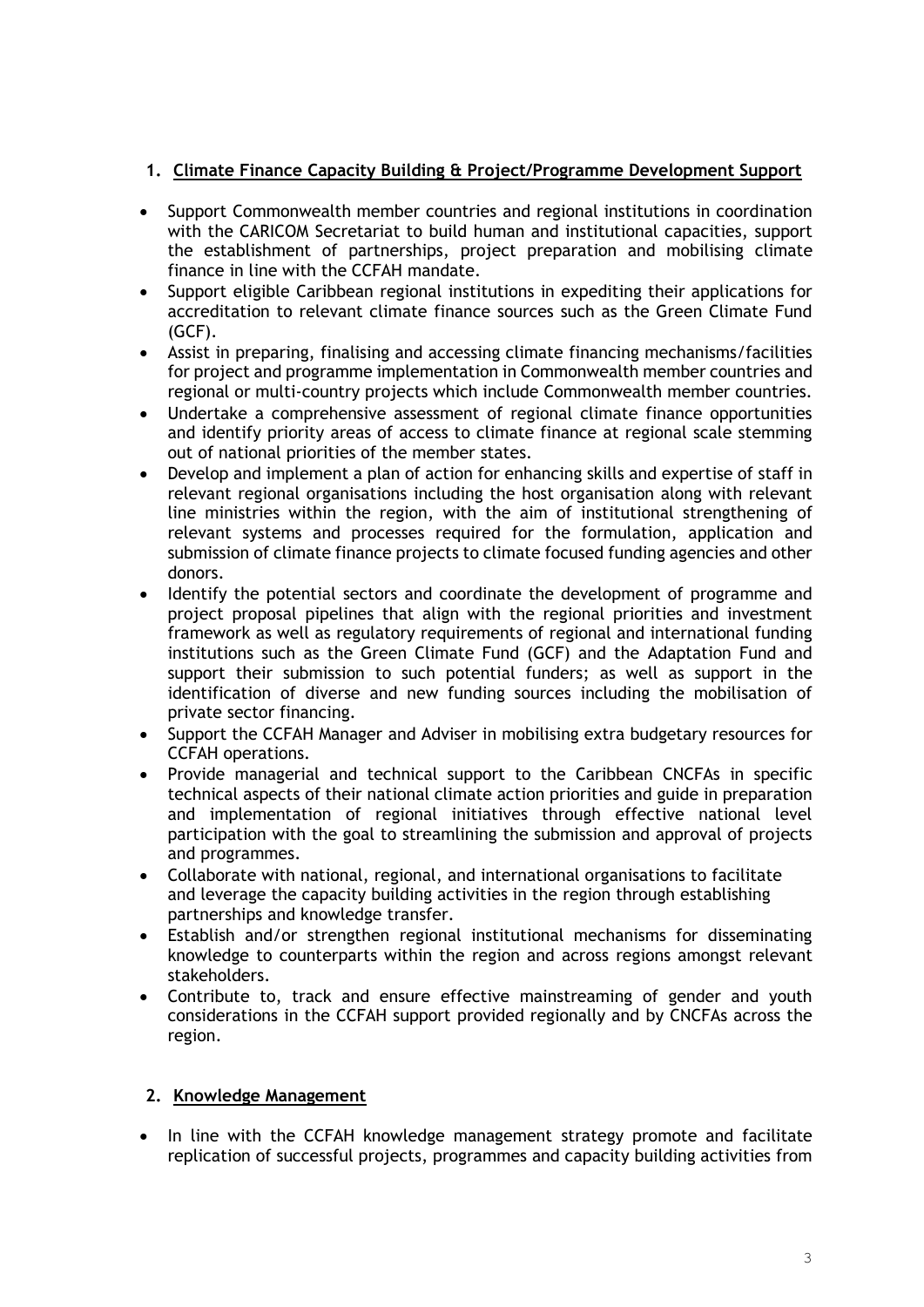one country to other countries of the region through collaboration and active engagement of the wider CNCFAs and other counterpart CRCFAs.

- Develop mechanisms for facilitating the sharing of knowledge, experiences and lessons between the CCFAH central Hub in Mauritius, member countries and regional institutions such as the CARICOM Secretariat, the CCCCC and the Caribbean Development Bank amongst others, for enhancing the replication and upscaling of regional good practice.
- Collect information and develop knowledge and best practice products (handbook, guidelines, manual) for use by counterparts and for dissemination to the CCFAH partners.
- Support information sharing and knowledge exchange with regional and national government, civil society, and private sector stakeholders.
- Establish, strengthen, and maintain strong feedback loops and links for sharing knowledge and experience including at regional level, including being the focal point for the Hub in the region and feeding lessons learned back into the central Hub's knowledge management function.

# **3. Stakeholder Engagement and Communication**

- Develop and refresh, on a periodic basis, a stakeholder map of key regional organisations actively working on climate change.
- Provide technical support and coordinate CNCFAs to engage with regional, national and sub-national government, civil society and private sector stakeholders to support national engagement with international and bilateral climate finance agencies.
- Contribute to the governance of the Hub programme and its strategic development.
- Proactively identify and contribute to communication activities, promotion and visibility of CCFAH support and success stories arising from the region.
- **4. Other**
- Manage planning and reporting functions in support of the broader programme, with ownership of the results-based management in the region.
- Work with national government bodies to identify and develop suitable opportunities to deploy CNCFAs, and collaboratively produce results-oriented work plans including delivery support and monitoring.
- Perform timely administrative functions such as completing various activity reports such as monthly/quarterly reports, expense reports, and mission reports.
- Keep abreast and proactively highlight new developments in climate change and climate finance especially those pertinent for CCFAH and host institution.
- Undertake any other duties and activities as may be mutually agreed from time to time among the host institution and the CCFAH Manager and Adviser.

### **III. Competencies**

- Demonstrated integrity, accountability and respect for diversity.
- Understanding of the circumstances of developing countries on climate change.
- Ability to document success case studies and package knowledge.
- Knowledge of platforms for facilitating exchange of knowledge and experiences.
- Technical skills for assessing climate change impacts along with the identification of requisite adaptation measures.